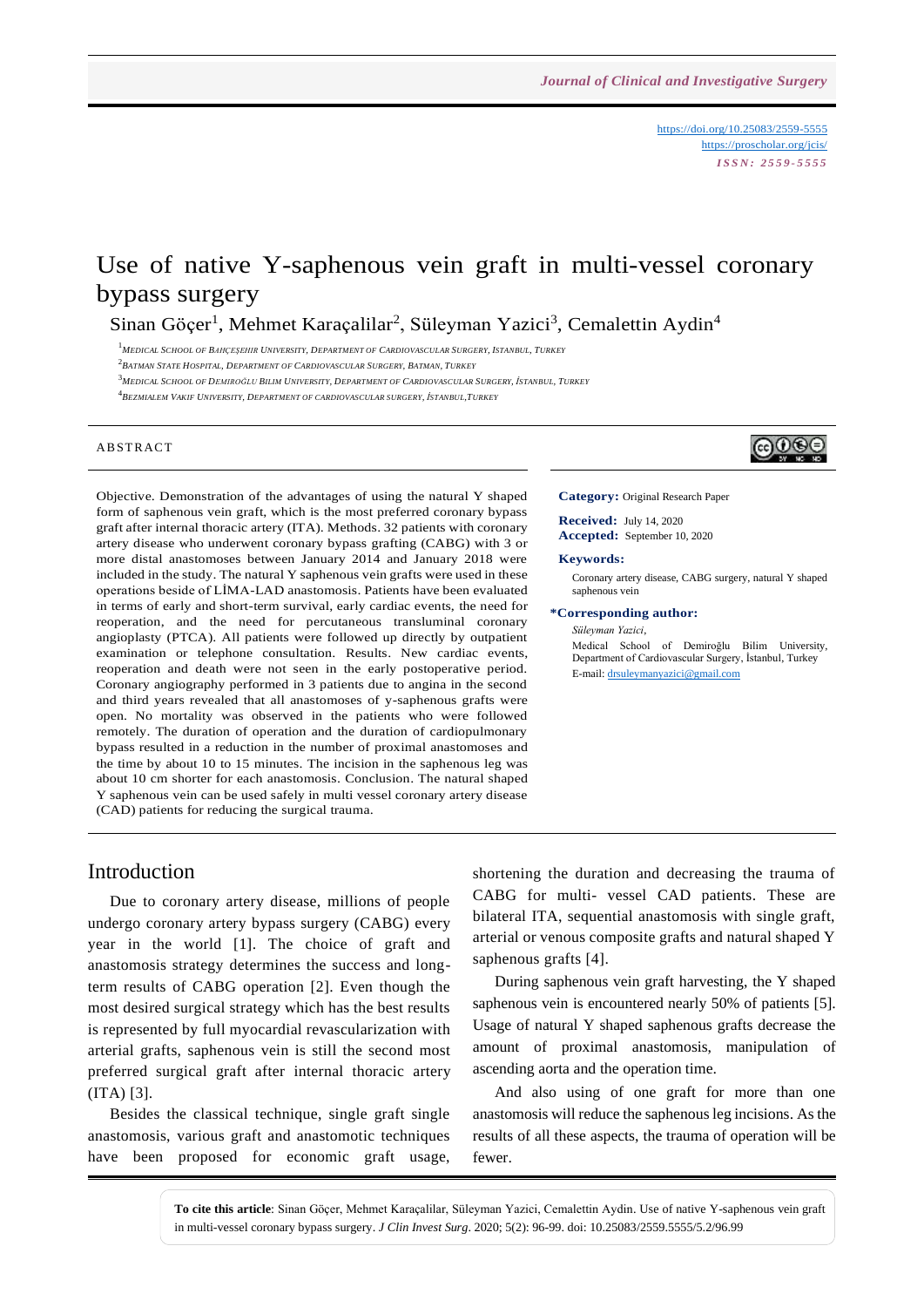In our study, we share our early and mid-term results of natural Y saphenous grafts using complementary to LİMA-LAD anastomosis at multi-vessel CAD patients.

## Materials and Methods

Thirty-two patients with coronary artery disease who underwent CABG with 3 or more distal anastomoses (between January 2014 and January 2018) were included in the study. Natural Y saphenous vein grafts were used in these operations beside of LİMA-LAD anastomoses. The patients who benefited from this Y saphenous technique were chosen randomly. They did not have any specific feature except having natural Y shaped saphenous vein. Patients have been evaluated in terms of early and shortterm survival, early cardiac events, the need for reoperation, and the need for percutaneous transluminal coronary angioplasty. All patients were followed up directly by outpatient examination or telephone consultation.

Before the operation, detailed information about surgery was given to the patients and acceptance form was signed by each patient.

## *Operation technique*

After median sternotomy, saphenous vein and ITA were harvested. The saphenous vein was harvested from the ankle up toward the knee. Thigh veins were seldom used. Branches of Y saphenous vein were harvested at least 2 cm long. All cases were performed under cardiopulmonary bypass. The distal anastomoses of the Ygraft were performed on the diagonal arteries, diagonal and obtuse marginal arteries or two obtuse marginal arteries Figure 1. All proximal anastomoses were performed on the ascending aorta.



**Figure 1**. The distal anastomoses of the Y-graft (OM1 and OM2 - obtuse margin 1 and obtuse margin 2).

## Results

New cardiac events, reoperation and death were not seen in the early postoperative period.

Coronary angiography performed in 3 patients due to angina in the second and third years revealed that all anastomoses of y-saphenous grafts were open (Figure 2). No mortality was observed in the patients who were followed remotely. The duration of operation and the duration of cardiopulmonary bypass resulted in a reduction in the number of proximal anastomoses and the time by about 10 to 15 minutes. The incision in the saphenous leg was about 10 cm shorter for each anastomosis.



**Figure 2.** Coronary angiography revealed that anastomoses of y-saphenous grafts were open (OM1 and OM2 - obtuse margin 1 and obtuse margin 2).

## Discussions

According to the statistics ischemic heart disease have remained the leading causes of death globally for several years [6]. Every year millions of people are undergoing CABG surgery all around the world [1]. In treatment of multi-vessel CAD with or without LMCA, CABG comes before PCI in terms of less re-revascularization and long survival rates [7].

Main strategy of CABG is full myocardial revascularization [8]. Because of their long-term patency rates, internal thoracic arteries (ITA) are most effective grafts in this strategy [9]. However, the saphenous vein is still the second most preferable graft in CABG surgery [3]. In literature, there is some studies that showed superiority of saphenous grafts to radial artery especially in elderly patients [10].

Many configurations and surgical techniques in anastomosis have been proposed to improve surgical treatment, including full arterial complete myocardial revascularization, bilateral ITA with or without radial artery, single graft with sequential anastomosis, composite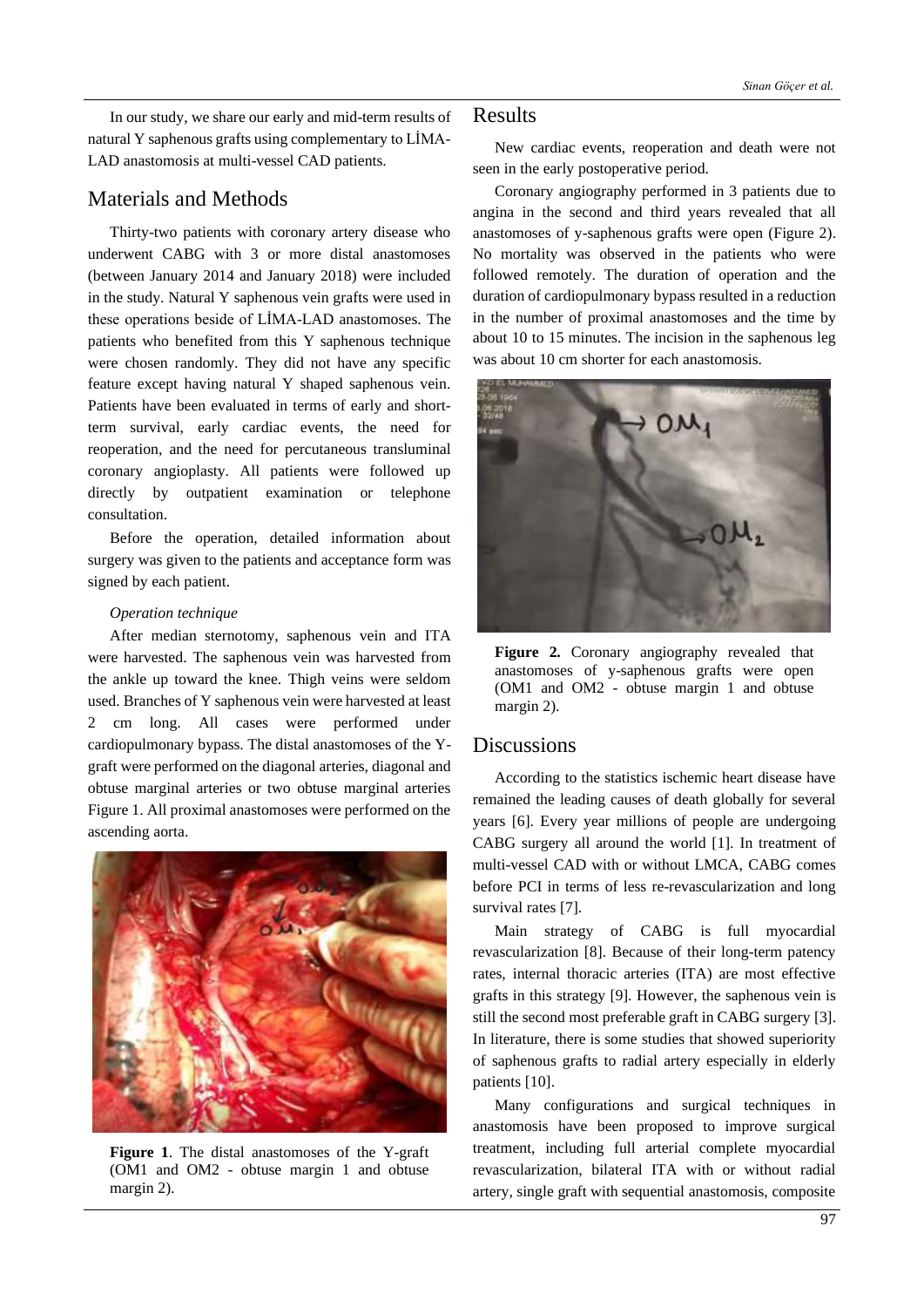grafts with artery or veins and natural shaped Y saphenous grafts [4].

During harvesting, Y shaped saphenous grafts are encountered occasionally [5]. Using saphenous vein with this state for multiple anastomosis will reduce saphenous leg incision through the economic graft usage. In Y shaped saphenous vein, branches should be at least 2 to 3 cm long and 80% width of main trunk [4]. Although the single graft sequential anastomosis technique is more common and used technique, both anastomoses in the Y saphenous graft have the comfort of being end to side.

In CABG surgery, complications due to ascending aorta manipulations are neurological events resulting from calcium and cholesterol debris embolism [11,12]. And inflammation as a result of CPB times have serious side effects over renal and pulmonary systems that causing prolonged intensive care unit and hospital stay or even mortality especially in elderly patients [13,14]. The natural Y shaped saphenous graft usage will reduce number of proximal anastomoses, manipulation of ascending aorta and shorten cardiopulmonary perfusion and operation time. These advantages of Y saphenous vein usage will reduce surgical trauma and complication risks.

 Composite vein and artery grafts are used for multiple anastomoses in CABG surgery [15]. Y shaped saphenous veins have more physiological flow when compared to composite vein grafts [4]. In addition, preparation of composite graft extends the operation time and also increases the possibility of bleeding due to additional anastomosis.

The disadvantage of Y saphenous vein that the thrombosis on main proximal anastomose or a stenosis before the first branch will endanger all target coronary arteries [16]. But this risk is available for saphenous grafts using for sequential anastomoses. We do not have such problems in our patients in post op early, short and midterm periods.

## **Conclusions**

Natural shaped Y saphenous vein can be used safely in multi vessel CAD patients for reducing the surgical trauma through fewer proximal anastomosis and manipulation of ascending aorta, short operational time and less incision of saphenous leg.

# Conflict of interest disclosure

There are no known conflicts of interest in the publication of this article. The manuscript was read and approved by all authors.

## Compliance with ethical standards

Any aspect of the work covered in this manuscript has been conducted with the ethical approval of all relevant bodies and that such approvals are acknowledged within the manuscript.

## References

1. Rich JB, Fonner CE, Quader MA, Ailawadi G, Speir AM. Impact of Regional Collaboration on Quality Improvement and Associated Cost Savings in Coronary Artery Bypass Grafting. *Ann Thorac Surg*. 2018;106(2):454-459.

doi:10.1016/j.athoracsur.2018.02.055

- 2. Windecker S, Kolh P, et al. 2014 ESC/EACTS Guidelines on myocardial revascularization: The Task Force on Myocardial Revascularization of the European Society of Cardiology (ESC) and the European Association for Cardio-Thoracic Surgery (EACTS) Developed with the special contribution of the European Association of Percutaneous Cardiovascular Interventions (EAPCI). *Eur Heart J*. 2014;35(37):2541-2619. doi:10.1093/eurheartj/ehu278
- 3. Hayward PA, Buxton BF. Contemporary coronary graft patency: 5-year observational data from a randomized trial of conduits. *Ann Thorac Surg*. 2007;84(3):795- 799. doi:10.1016/j.athoracsur.2007.04.028
- 4. Yu S, Zhang W, Wang L, et al. Effectiveness of Saphenous Vein Y-Grafts in Patients Undergoing Off-Pump Complete Myocardial Revascularization. Med Sci Monit. 2019;25:598-604. Published 2019 Jan 21. doi:10.12659/MSM.911981
- 5. Yeh TJ, Heidary D, Shelton L. Y-grafts and sequential grafts in coronary bypass surgery: a critical evaluation of patency rates. *Ann Thorac Surg*. 1979;27(5):409- 412. doi:10.1016/s0003-4975(10)63336-x
- 6. Roth GA, Johnson C, Abajobir A, et al. Global, Regional, and National Burden of Cardiovascular Diseases for 10 Causes, 1990 to 2015. *J Am Coll Cardiol*. 2017;70(1):1- 25. doi:10.1016/j.jacc.2017.04.052
- 7. Hillis LD, Smith PK, Anderson JL, et al. 2011 ACCF/AHA guideline for coronary artery bypass graft surgery: executive summary: a report of the American College of Cardiology Foundation/American Heart Association Task Force on Practice Guidelines. *J Thorac Cardiovasc Surg*. 2012;143(1):4-34. doi: 10.1016/j.jtcvs.2011.10.015
- 8. Li J, Schindler TH, Qiao S, et al. Impact of incomplete revascularization of coronary artery disease on longterm cardiac outcomes. Retrospective comparison of angiographic and myocardial perfusion imaging